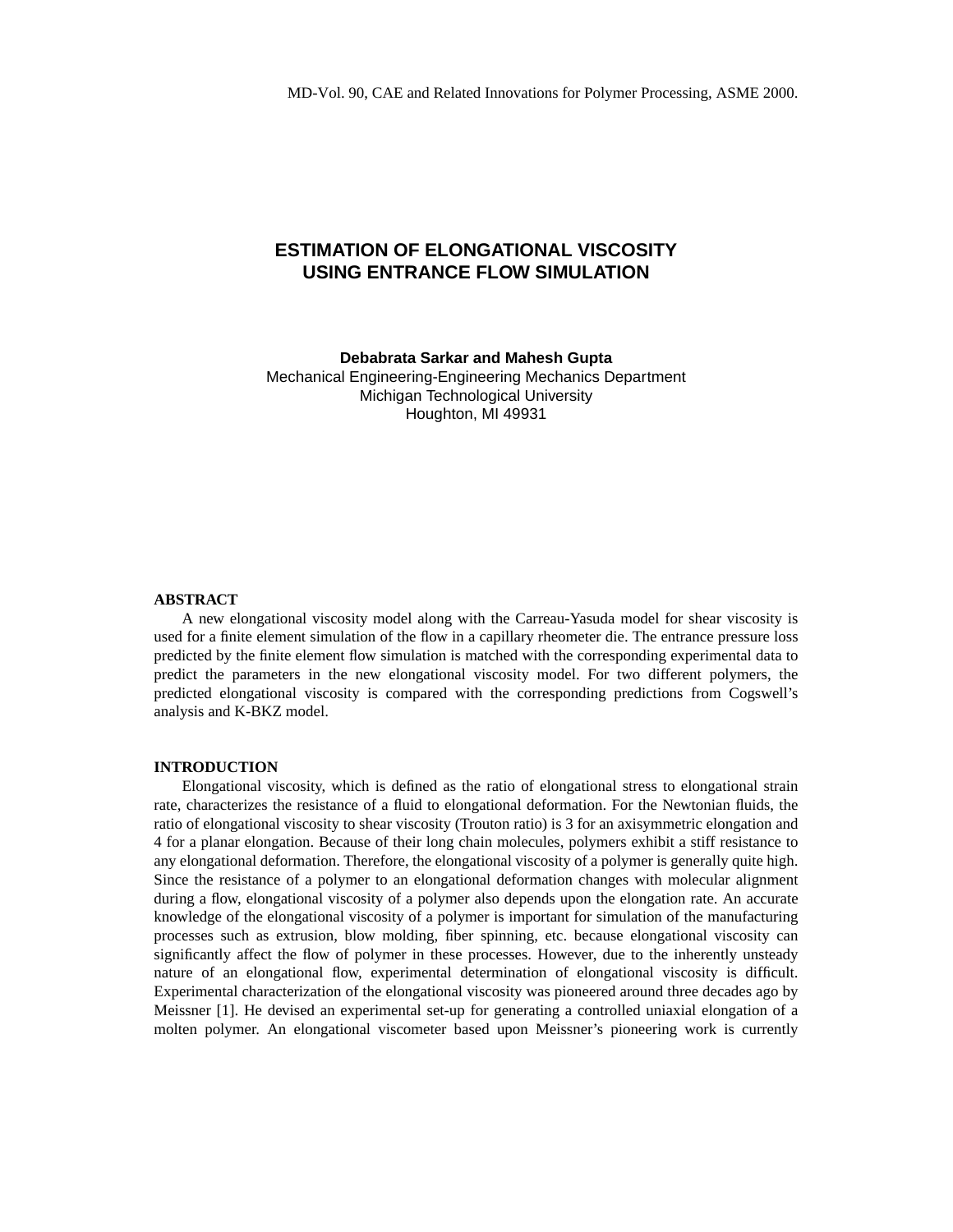marketed by Rheometric Scientific, Inc. [[2\]](#page-5-1). Other techniques, such as bubble collapse [[3,](#page-5-2) [4\]](#page-5-3) and stagnation flow [[5,](#page-5-4) [6](#page-5-5)], have also been used for direct experimental measurement of elongational viscosity. However, since the elongation rate in these experiments cannot be controlled [[7\]](#page-5-6), these methods determine only an apparent elongational viscosity. Conceptually, these direct measurement techniques are simple and the elongational viscosity can be easily determined from the experimental data. However, maintaining a steady elongational deformation is difficult at a high elongation rate [\[8](#page-5-7)]. Therefore, most experimental data on elongational viscosity in the literature is limited to low elongation rates.

Due to the difficulties associated with direct measurement of elongational viscosity of a polymer, the flow in a channel with abrupt contraction (entrance flow) has often been used for an indirect measurement of elongational viscosity [[8\]](#page-5-7). Since a fluid going through an abrupt contraction experiences a large elongational deformation, entrance flow of a polymer with high elongational viscosity has a steep pressure drop, called entrance pressure loss, near the abrupt contraction. The value to entrance pressure loss, which depends upon the flow rate in the channel, can be used for an indirect measurement of the strain-rate-dependence of the elongational viscosity of a polymer. The advantage of the entrance flow method for measuring elongational viscosity is its applicability at high elongation rate. Furthermore, an existing capillary rheometer, which is commonly used for measuring shear viscosity, can also be used for elongational viscosity estimation. The main difficulty in the use of entrance flow method for measuring elongational viscosity is the complexity of the flow, which, because of the formation of recirculating vortices near an abrupt contraction [[8\]](#page-5-7), is particularly difficult to analyze. The effect of various other parameters, such as total strain [[9\]](#page-5-8), viscoelastic relaxation [\[10](#page-5-9)], and normal stress difference [\[11](#page-5-10)], which may also affect the entrance pressure loss, is neglected in this method of elongational viscosity estimation.

By making various simplifying assumptions, several attempts have been made in the literature to analyze the entrance flow. Assuming a shear-free, purely elongational sink flow, Metzner and Metzner [\[12](#page-5-11)] obtained the following expressions for the elongational rate ( $\dot{\epsilon}$ ) and elongational viscosity ( $\eta_e$ ):

$$
\dot{\varepsilon} = \frac{Q(\sin \phi)^3}{\pi r^3 (1 - \cos \phi)}
$$
 (1)

$$
\eta_e = \Delta p_e / \dot{\epsilon} \tag{2}
$$

<span id="page-1-0"></span>where *Q* denotes the flow rate, *r* the capillary radius and  $\Delta p_e$  is the entrance pressure loss. The main obstacle in using these equations is the difficulty in finding the half angle of convergence, φ, which needs to be determined by flow visualization [[13,](#page-5-12) [14](#page-5-13)]. Cogswell [[15\]](#page-5-14) analyzed the shear as well as elongational flow near an abrupt contraction. By using the force balance to minimize the pressure loss, Cogswell obtained the following equations for estimation of elongational viscosity for an axisymmetric flow:

$$
\dot{\varepsilon} = \frac{4\eta_s \dot{\gamma}_a^2}{3(n+1)\Delta p_e} \tag{3}
$$

$$
\eta_e = \frac{3(n+1)\Delta p_e}{8\dot{\varepsilon}}\tag{4}
$$

<span id="page-1-1"></span>where  $\dot{\gamma}_a = 4Q/(\pi r^3)$  is the apparent shear rate. Cogswell used the power-law model for shear viscosity (η*s*): γ˙ *a*

$$
\eta_s = C_s \dot{\gamma}^{n-1} \tag{5}
$$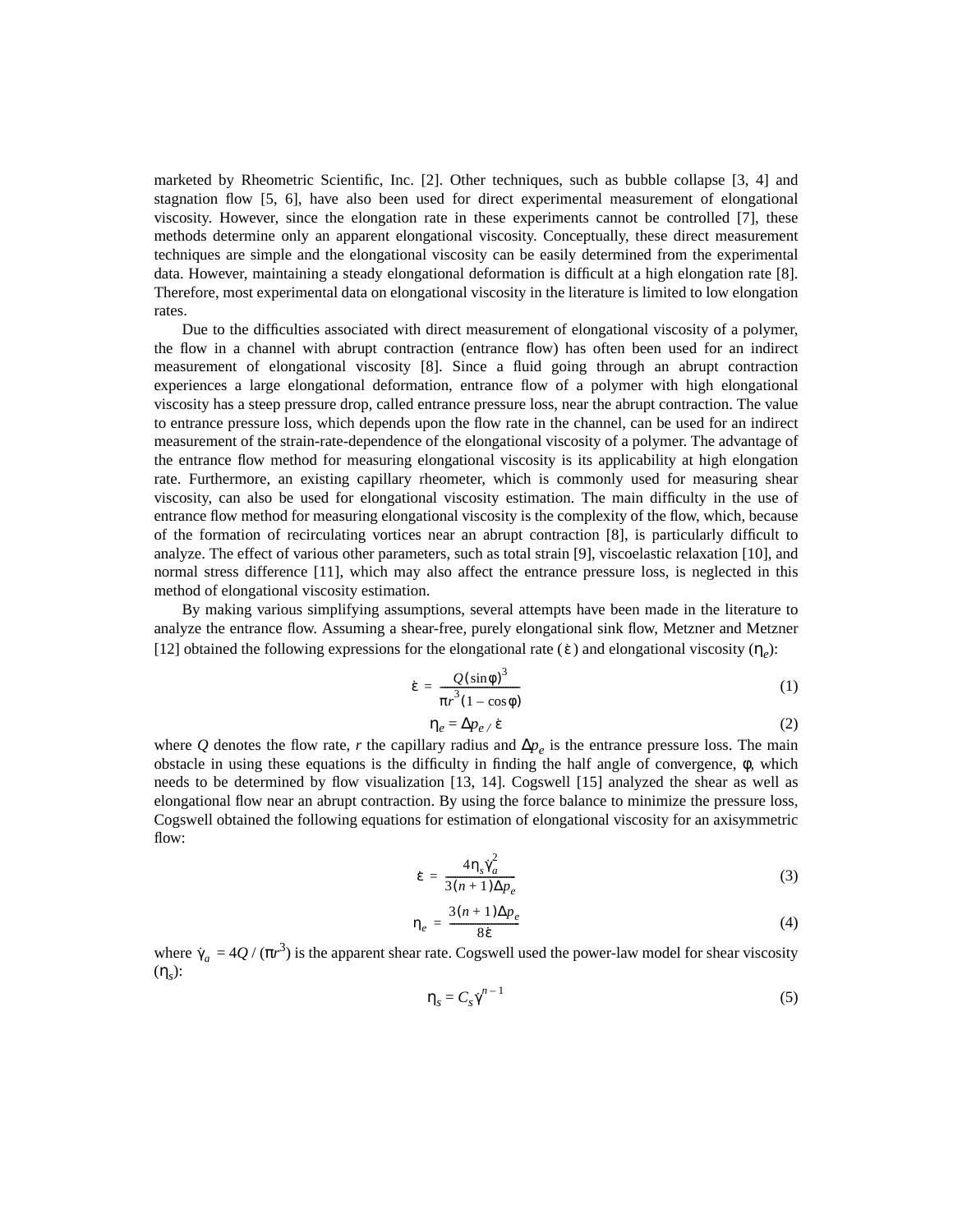<span id="page-2-0"></span>where  $C_s$  is the consistency coefficient,  $\gamma$  is the shear rate and *n* is the power-law index. In order to minimize the overall energy for an entrance flow, Binding [\[16](#page-5-15)], employed the variational principle to obtain the following equation for the entrance pressure loss:

$$
\Delta p_e = \frac{2C_s(1+m)^2}{3m^2(1+n)^2} \left[ \frac{mC_e(3n+1)n^m I_{nm}}{C_s} \right]^{\frac{1}{m+1}} \gamma^{\frac{m(n+1)}{m+1}} \left[ 1 - \alpha^{\frac{3m(n+1)}{m+1}} \right] \tag{6}
$$

Where  $C_e$  and *m* define the power-law model for elongational viscosity  $(\eta_e = C_e \dot{e}^{m-1})$ ,  $\alpha = r/R$  with *R* and *r* being the radii of reservoir and capillary respectively, and  $I_{nm} = \int_0^1 \left| (3n+1) \rho^{1+1/n} / n - 2 \right|^{m+1} \rho d\rho$ . If the shear viscosity of a polymer and entrance pressure loss is known, [Eqn. \(6\)](#page-2-0) can be used to determine the power-law model for elongational viscosity of a polymer.

By using independent power-law models for shear and elongational viscosities, Gupta [\[17](#page-5-16), [18\]](#page-5-17) analyzed the effect of elongational viscosity on vortex formation and entrance pressure loss in an axisymmetric 4:1 entrance flow. In an accompanied paper, Sarkar and Gupta [[19\]](#page-5-18) have proposed a new model for the elongational viscosity of a polymer. The model introduced by Sarkar and Gupta [\[19](#page-5-18)], which can capture various trends in elongational viscosity, such as an initial increase followed by a descent as the elongational rate is increased, has also been used in this paper. Knowing the shear viscosity and entrance pressure loss for a polymer, the simplex optimization scheme [\[20](#page-5-19)] has been used here to determine the four parameters in the elongational viscosity model. The estimated elongational viscosities for two different polymers are reported later in this paper.

### **SHEAR AND ELONGATIONAL VISCOSITIES**

<span id="page-2-2"></span>In the present paper, the Carreau-Yasuda equation [\[21](#page-5-20), [22](#page-5-21)] has been used to model the shear viscosity of a polymer:

$$
\eta_s = \eta_0 [1 + (\lambda e_{II})^a]^\frac{n-1}{a}
$$
 (7)

<span id="page-2-1"></span>where  $\eta_0$  is the zero-shear-rate viscosity,  $\lambda$  and *a* define the transition from Newtonian to power–law region, *n* is the power-law index and  $e_{II} = \sqrt{2\tilde{e}:\tilde{e}}$  is the second invariant of the strain-rate tensor  $\tilde{e} = (\nabla \hat{v} + \nabla \hat{v}^T)/2$ . The elongational viscosity in this paper has been represented by the model proposed by Sarkar and Gupta [\[19](#page-5-18)].

$$
\eta_e = \eta_o \left[ 3 + \delta \left\{ 1 - \frac{1}{\sqrt{1 + (\lambda_1 e_H)^2}} \right\} \right] \left[ 1 + (\lambda_2 e_H)^2 \right]^{\frac{m-1}{2}} \tag{8}
$$

The elongational viscosity model has four independent parameters, namely,  $\delta$ ,  $\lambda_1$ , *m* and  $\lambda_2$ . As discussed in the reference [\[19](#page-5-18)], the parameter  $\lambda_1$  in [Eqn. \(8\)](#page-2-1) specifies  $1/e_{II}$  for the transition between Newtonian and elongation-thickening portions of the viscosity strain–rate curve, whereas  $\delta$ characterizes the total increase in viscosity in the elongation-thickening portion. Parameters  $\lambda_2$  and *m* in [Eqn. \(8\)](#page-2-1) specify  $1/e<sub>II</sub>$  for transition between elongation-thickening and power–law regions, and the power–law index respectively. It should be noted that  $\eta_0$ , the zero-shear-rate viscosity, is the same in Eqns. ([7\)](#page-2-2) and [\(8](#page-2-1)). Therefore, at low strain-rates, [Eqn. \(8\)](#page-2-1) enforces the Trouton ratio,  $Tr = \eta_e / \eta_s$ , to 3, which is based upon the experimental data reported in the literature [\[8](#page-5-7)].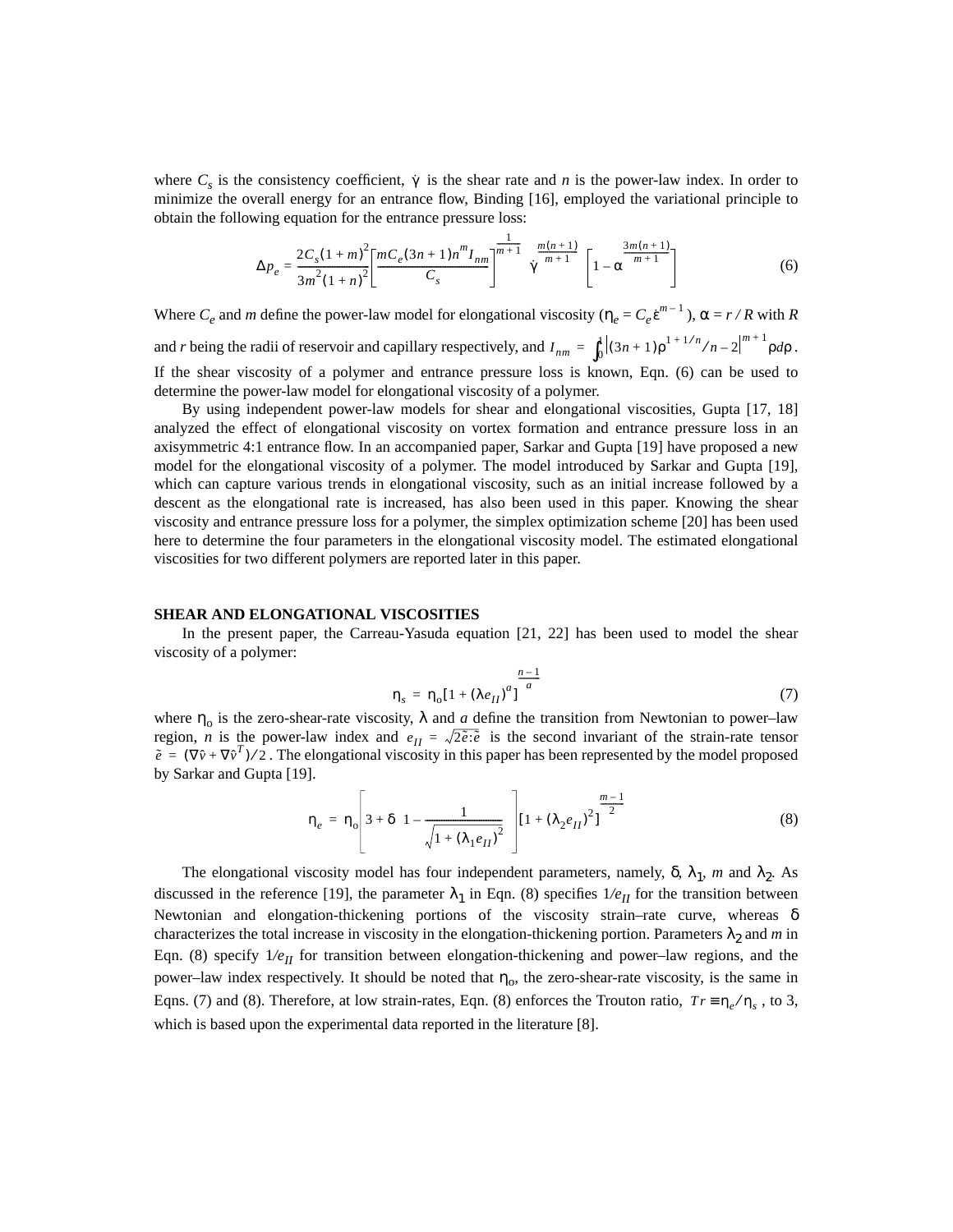### **ESTIMATION PROCEDURE FOR ELONGATIONAL VISCOSITY PARAMETERS**

The procedure for estimation of elongational viscosity starts with an initial guess for the values of four parameters in [Eqn. \(8\).](#page-2-1) Using the elongational viscosity thus predicted by [Eqn. \(8\)](#page-2-1) and the Carreau-Yasuda model [\(Eqn. 7\)](#page-2-2) for shear viscosity, the finite element software reported in reference [\[17](#page-5-16)] is employed to predict the entrance pressure loss over the range of flow rate for which the experimental value of ∆*pe* is available. The simplex optimization scheme [[20\]](#page-5-19) is then used to iteratively improve the values of four parameters in [Eqn. \(8\)](#page-2-1), such that the least-square error between the experimental data for entrance loss and the corresponding estimation from the finite element simulation is minimized ([Fig. 1](#page-6-0)). It should be noted that the error between the experimental data and finite element predictions are minimized for the complete range of flow rate for which the experimental data for ∆*pe* is available. The simplex optimization scheme is used for a constrained optimization in a semi-infinite search domain with the following limits on the four elongational viscosity parameters.

$$
\delta \geq 0 \tag{9}
$$

$$
n < m \le 1 \tag{10}
$$

$$
\lambda_1 > \lambda_2 > 0 \tag{11}
$$

A good initial guess for the four parameters in [Eqn. \(8\)](#page-2-1) is important for success of the optimization scheme. The initial values of the four elongational viscosity parameters should be selected such that the optimized values of the four parameters can be found by "shrinking" the simplex rather than "crawling" in the search domain [[20\]](#page-5-19). In the present work, the initial guess for the four elongational viscosity parameters, given below, is based upon the three parameters  $(\eta_0, \lambda, n)$  in the Carreau model for shear viscosity [\(Eqn. 7](#page-2-2)):

| Parameter   | Simplex Node 1  | Simplex Node 2 |  |
|-------------|-----------------|----------------|--|
|             | 10              | 100            |  |
| $\lambda_1$ | $100\lambda$    | $1000\lambda$  |  |
| $\lambda_2$ | $\lambda$ /1000 | $\lambda$ /100 |  |
| m           | $(2n+1)/3$      | $(n+2)/3$      |  |

The optimization procedure discussed above has been used in the present work to develop a software for estimation of the elongational viscosity of a polymer. For two polymer melts, the estimated elongational viscosity using this software is reported in the next section.

#### **ESTIMATED ELONGATIONAL VISCOSITY**

In this section, the elongational viscosities for two different polymers, namely, Dowlex 2049 and M-LLDPE, are estimated. To determine the elongational viscosity of a polymer, the parameter estimation procedure discussed in the last section requires the experimental data for entrance pressure loss and shear viscosity of the polymer. In this section, the required data for Dowlex 2049 and M-LLDPE has been obtained from reference [[24\]](#page-5-22) by Mitsoulis et al. Mitsoulis et al. [\[24](#page-5-22)] used a die with 90 degrees entrance angle, and the reservoir and capillary diameters of 9.5 mm and 1.27 mm, respectively. To simulate the flow in the capillary rheometer, a finite element mesh for the same channel geometry was generated in the present work. For Dowlex 2049, the Carreau model parameters given by Mitsoulis et al. ( $\eta_o$  = 7897.7 Pa.s,  $\lambda$  = 1.689 s, *n* = 0.722) were used for the flow simulation ([Fig. 3](#page-7-0)). Using these parameters for shear viscosity and the experimentally determined entrance pressure loss, the elongational viscosity based upon the optimized values of four parameters ( $\delta$  = 5.594,  $\lambda_1$  = 2.848 s,  $\lambda_2$  = 0.437 s,  $m = 0.759$ ) is shown in [Fig. 3](#page-7-0). The corresponding prediction of entrance pressure loss from the finite element simulation is shown in [Fig. 2.](#page-7-1) Since the objective of the simplex optimization scheme is to minimize the error between the experimentally determined and predicted entrance pressure loss, as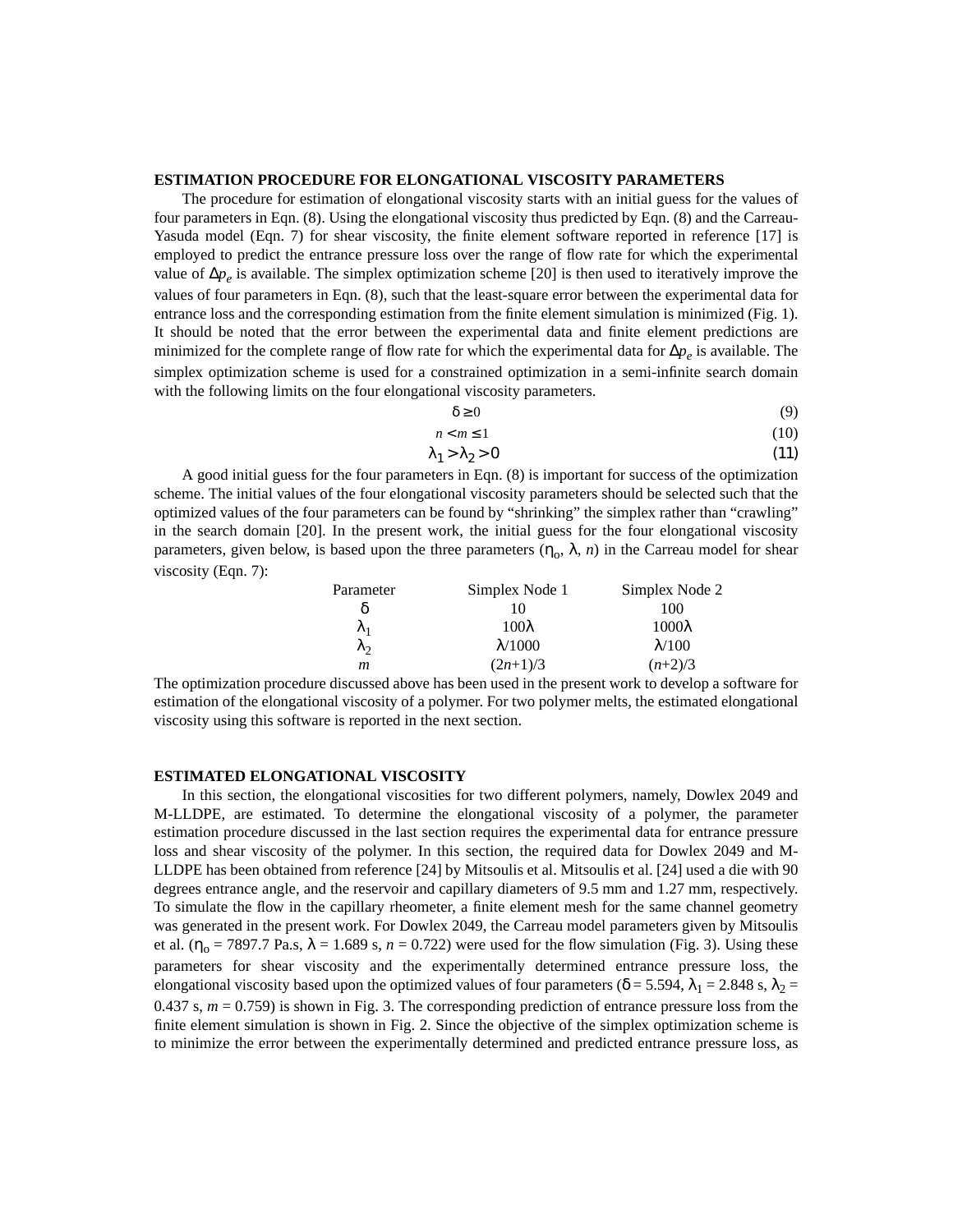expected, the entrance pressure loss predicted by the finite element flow simulation is in good agreement with the experimental data of Mitsoulis et al. [\[24](#page-5-22)]. Mitsoulis et al. used the K-BKZ constitutive equation to simulate the entrance flow. Their predictions of entrance pressure loss and elongational viscosity, using the K-BKZ model, are also shown in [Fig. 2](#page-7-1) and [Fig. 3](#page-7-0), respectively. The entrance pressure loss predicted by the K-BKZ model is significantly lower than the corresponding experimental data. At low strain rate, the experimentally determined elongational viscosity was also reported by Mitsoulis et al. [[24\]](#page-5-22). The experimental data further confirms the Trouton ratio of 3 at low strain rates, which is also predicted by K-BKZ model as well as the elongational viscosity estimated in the present work. The elongational viscosity predicted by Cogswell's analysis (Eqns. [3](#page-1-0) and [4\)](#page-1-1), which is also shown in [Fig. 3](#page-7-0) is in reasonable agreement with the elongational viscosity predicted in the present work.

Even though, for Dowlex 2049, the predicted entrance pressure loss in [Fig. 2](#page-7-1) is in good agreement with the corresponding experimental data, if the elongational viscosity predicted by the optimized parameters is used to simulate another entrance flow with a different contraction ratio or different convergence angle, the predicted entrance loss may not agree with the corresponding experimental data. In other words, if the elongational viscosity estimated by the entrance flow simulation is a good estimate of the intrinsic elongational viscosity of the polymer, then the elongational viscosities estimated by different entrance flow simulations with different contraction ratio or entrance angle, should be in good agreement. For M-LLDPE, Mitsoulis et al. [[24\]](#page-5-22) reported the experimental data for entrance pressure loss for three different contraction ratios ([Fig. 5\)](#page-8-0). Keeping the reservoir diameter (9.5 mm) the same, three different orifice diameters  $(d = 0.508, 0.762, and 1.27, mm)$  were used. For all three contraction ratios, the entrance angle is 90<sup>o</sup>. The entrance pressure loss data for the three different contraction ratios was used in the present work to obtain three different estimates of the elongational viscosity. The shear viscosity data from Mitsoulis et al. [[24\]](#page-5-22) was used to determine the Carreau-Yasuda model parameters  $(\eta_0 = 29880 \text{ Pa.s}, \lambda = 0.1077 \text{ s}, n = 0.226, a = 0.493)$  for M-LLDPE ([Fig. 5\)](#page-8-0). The predicted elongational viscosity for the three contraction ratios and the corresponding predictions of entrance pressure loss are shown in [Fig. 5](#page-8-0) and [Fig. 4](#page-8-1), respectively. The optimized elongational viscosity parameters for the three elongational viscosity curves shown in [Fig. 5](#page-8-0) are as follows.

| $d$ (mm) | ŏ     | $\lambda_1$ (s) | $\lambda_2$ (s) | m     |
|----------|-------|-----------------|-----------------|-------|
| 0.508    | 1.844 | 0.0663          | 0.0596          | 0.229 |
| 0.762    | 1.962 | 5.7768          | 0.0593          | 0.227 |
| 1.270    | 2.639 | 0.4704          | 0.0487          | 0.226 |

In the power-law region of the elongational viscosity ( $e_{II} > 1/\lambda_2$ ), the elongational viscosities predicted by using the entrance pressure loss data for the three different contraction ratios are in good agreement. However, the predicted elongation-thickening regions for the three cases are quite different. Since the entrance pressure data in [Fig. 5](#page-8-0) is mostly in the power-law region, the predicted elongational viscosity in the elongation-thickening region is expected to have some error. The entrance pressure loss data at lower strain-rates is required to improve the accuracy of the elongational viscosity in the elongationthickening region. However, at low strain rates, the entrance pressure loss may be too small to measure accurately. The entrance pressure loss and elongational viscosity predicted by Mitsoulis et al. [[24\]](#page-5-22) using K-BKZ model, are also shown in Figs. [4](#page-8-1) and [5,](#page-8-0) respectively. Even though the entrance pressure loss predicted by the K-BKZ model is in reasonable agreement with the experimental data, the elongational viscosity predicted by the K-BKZ model is much higher than the viscosity estimated in the present work. The elongational viscosity predicted by using the Cogswell's analysis (Eqns. [3](#page-1-0) and [4](#page-1-1)), which envelops our predictions in the elongational thickening region, is slightly higher than the elongational viscosity in the power-law region predicted in the present work.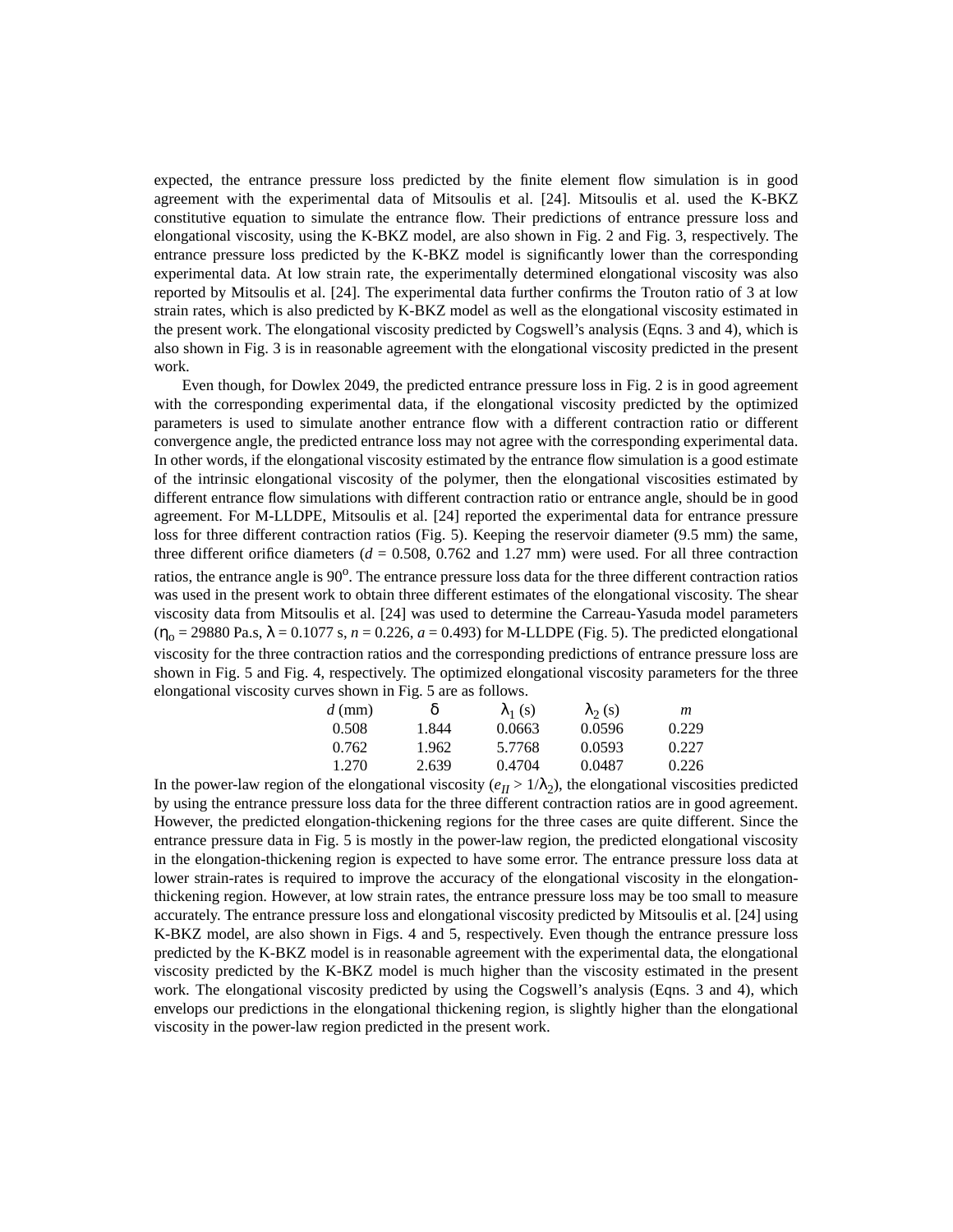## **CONCLUSIONS**

The simplex algorithm has been used to optimize the values of four rheological parameters in a new elongational viscosity model. The optimization scheme iteratively improves the value of the elongational viscosity parameters by minimizing the difference between the entrance pressure loss predicted by a finite element simulation of the flow in a capillary rheometer and the corresponding experimental data. Elongational viscosity for Dowlex 2049 and M-LLDPE was predicted. The elongational viscosity of M-LLDPE predicted by using the entrance pressure loss data for the three different contraction ratio in a capillary rheometer are in good agreement in the power-law region of the elongational viscosity. Since the experimental data for entrance pressure loss data is mostly limited to the power-law region, the elongation-thickening region of the viscosity curves obtained by using the experimental data for different contraction ratio is quite different. In view of the difficulties associated with the direct experimental measurement of elongational viscosity, the method proposed here provides an attractive alternative for estimation of the elongational viscosity of a polymer.

## **REFERENCES**

- <span id="page-5-0"></span>1. Meissner, J., *Rheol. Acta*., **8**, 78 (1969).
- <span id="page-5-1"></span>2. Rheometrics Scientific, Inc. One Possumtown Road, Piscataway, NJ 08854, USA (http:// www.rheosci.com).
- <span id="page-5-2"></span>3. Pearson, G. H. and Middleman, S., *AIChE J.*, **23**, 714 (1977).
- <span id="page-5-3"></span>4. Johnson, E. D. and Middleman, S., *Polym. Eng. Sci.*, **18**, 963 (1978).
- <span id="page-5-4"></span>5. Taylor, G. I., *Proc. R. Soc.*, **A146**, 501 (1934).
- <span id="page-5-5"></span>6. Cai, J., Souza Mendes, P. R., Macosko, C. W., Scriven, L. E., Secor, R. B., in *Theoretical and Applied Rheology*, Moldenaers, P., Keunings, R. (Eds.), Elsevier, 1012 (1992).
- <span id="page-5-6"></span>7. Tirtaatmadja, V. and Sridhar, T., *J. Rheol.*, **37**, 1081 (1993).
- <span id="page-5-7"></span>8. Macosko, C. W., *Rheology Principles, Measurements and Applications*, VCH, New York (1994).
- <span id="page-5-8"></span>9. Petrie, C. J. S., *J. Non–Newtonian Fluid Mech.*, **70**, 205 (1997).
- <span id="page-5-9"></span>10. Spiegelberg, S. H. and McKinley, G. H., *J. Non–Newtonian Fluid Mech.*, **67**, 49 (1996).
- <span id="page-5-10"></span>11. Debbaut, B. and Crochet, M. J., *J. Non-Newtonian Fluid Mech.*, **30**, 169 (1988).
- <span id="page-5-11"></span>12. Metzner, A. B. and Metzner, A. P., *Rheol. Acta,* **9**, 174 (1970).
- <span id="page-5-12"></span>13. Denn, M. M., in *The Mechanics of Viscoelastic Fluids*, Rivlin, R. S. (ed.), ASME, New York (1977).
- <span id="page-5-13"></span>14. Cogswell, F. N., *J. Non–Newtonian Fluid Mech.*, **4**, 23 (1978).
- <span id="page-5-14"></span>15. Cogswell, F. N., *Polym. Eng. Sci.*, **12**, 64 (1972).
- <span id="page-5-15"></span>16. Binding, D. M., *J. Non-Newtonian Fluid Mech.*, **27**, 193 (1988).
- <span id="page-5-16"></span>17. Gupta, M., *SPE ANTEC Tech. Papers*, **45**, 1254 (1999).
- <span id="page-5-17"></span>18. Gupta, M., *Polym. Eng. Sci.*, **40**, 23 (2000).
- <span id="page-5-18"></span>19. Sarkar, D. and Gupta, M., "An Investigation of the Effect of Elongational Viscosity on Entrance Flow," Submitted for presentation at ASME-IMECE 2000.
- <span id="page-5-19"></span>20. Nelder, J. A. and Mead R., *Computer J.*, **7**, 308 (1965).
- <span id="page-5-20"></span>21. Carreau, P. J., Ph.D. Thesis, University of Wisconsin, Madison (1968).
- <span id="page-5-21"></span>22. Yasuda, K., Ph.D. Thesis, MIT, Cambridge (1979).
- 23. Munstedt, H. *J. Rheol.*, **24**, 847 (1980).
- <span id="page-5-22"></span>24. Mitsoulis, E., Hatzikiriakos, S. G., Christodoulou, K. and Vlassopoulos, D., *Rheol. Acta*, **37**, 438 (1998).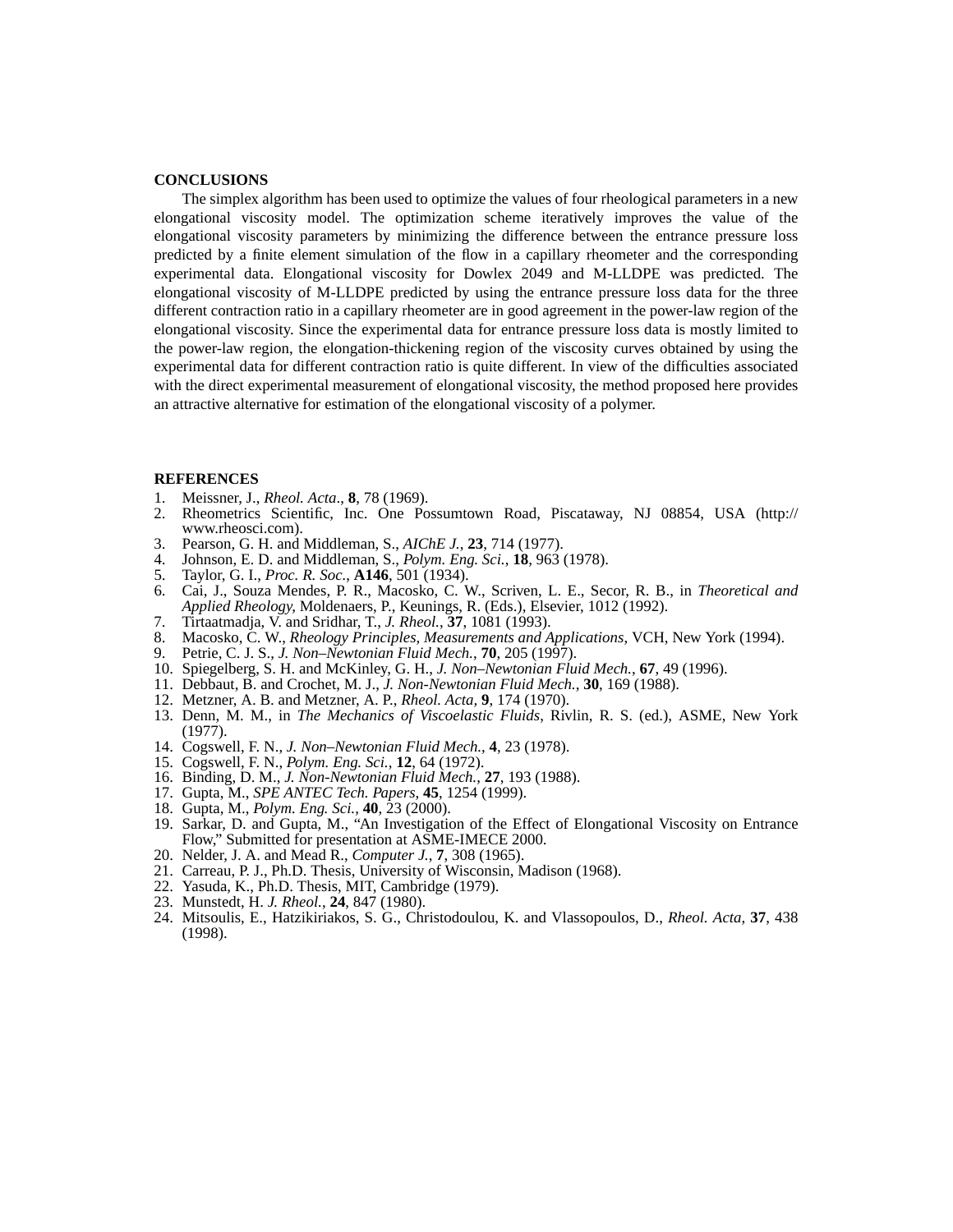

<span id="page-6-0"></span>Fig. 1. Flow chart for optimization of elongational viscosity parameters.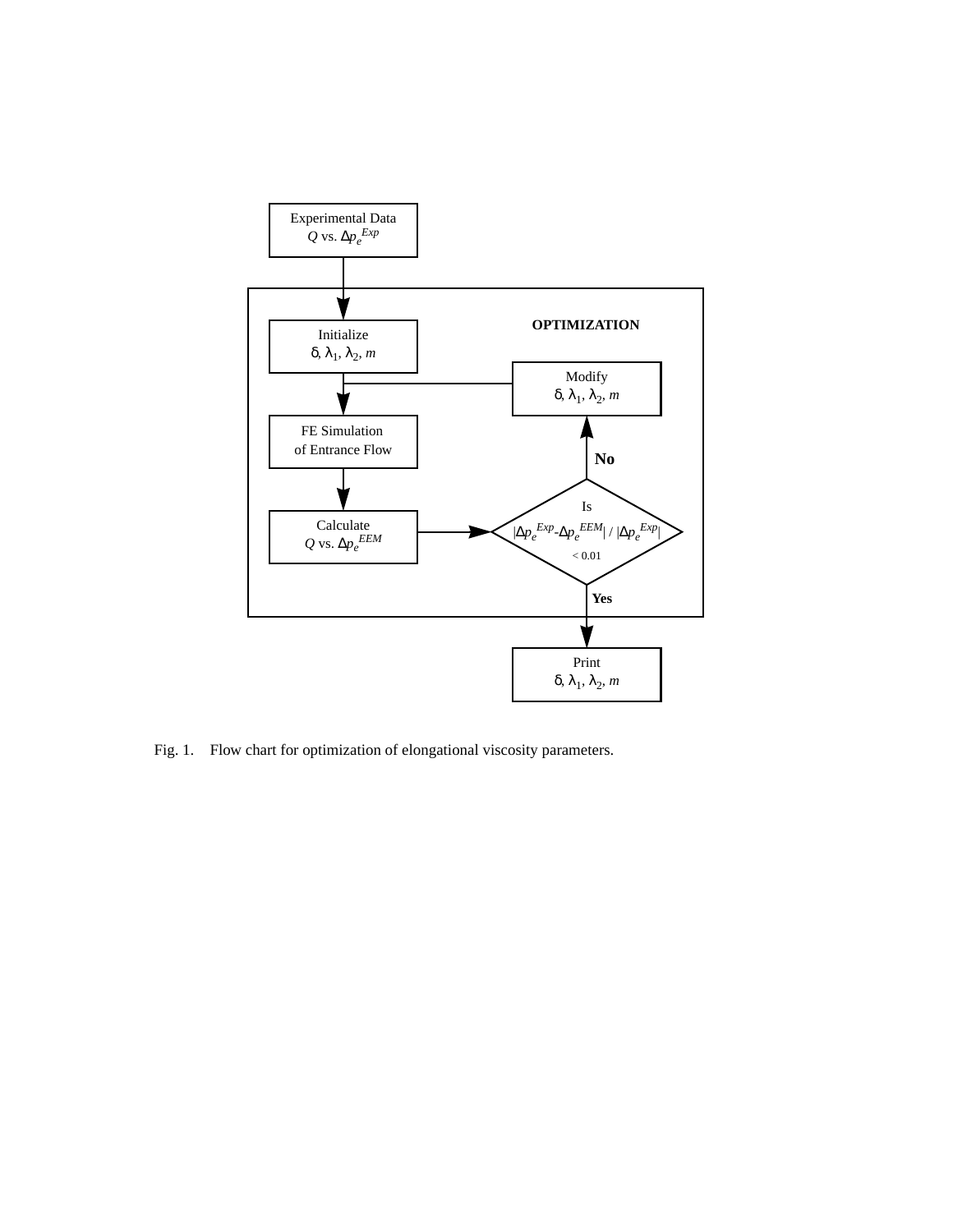

<span id="page-7-1"></span>Fig. 2. Entrance loss vs. apparent shear rate for Dowlex 2049 at 200°C.



<span id="page-7-0"></span>Fig. 3. Variation of shear  $(\eta_s)$  and elongational  $(\eta_e)$  viscosities of Dowlex 2049 at 200<sup>o</sup>C with the second invariant of strain-rate tensor  $(e_{II})$ .